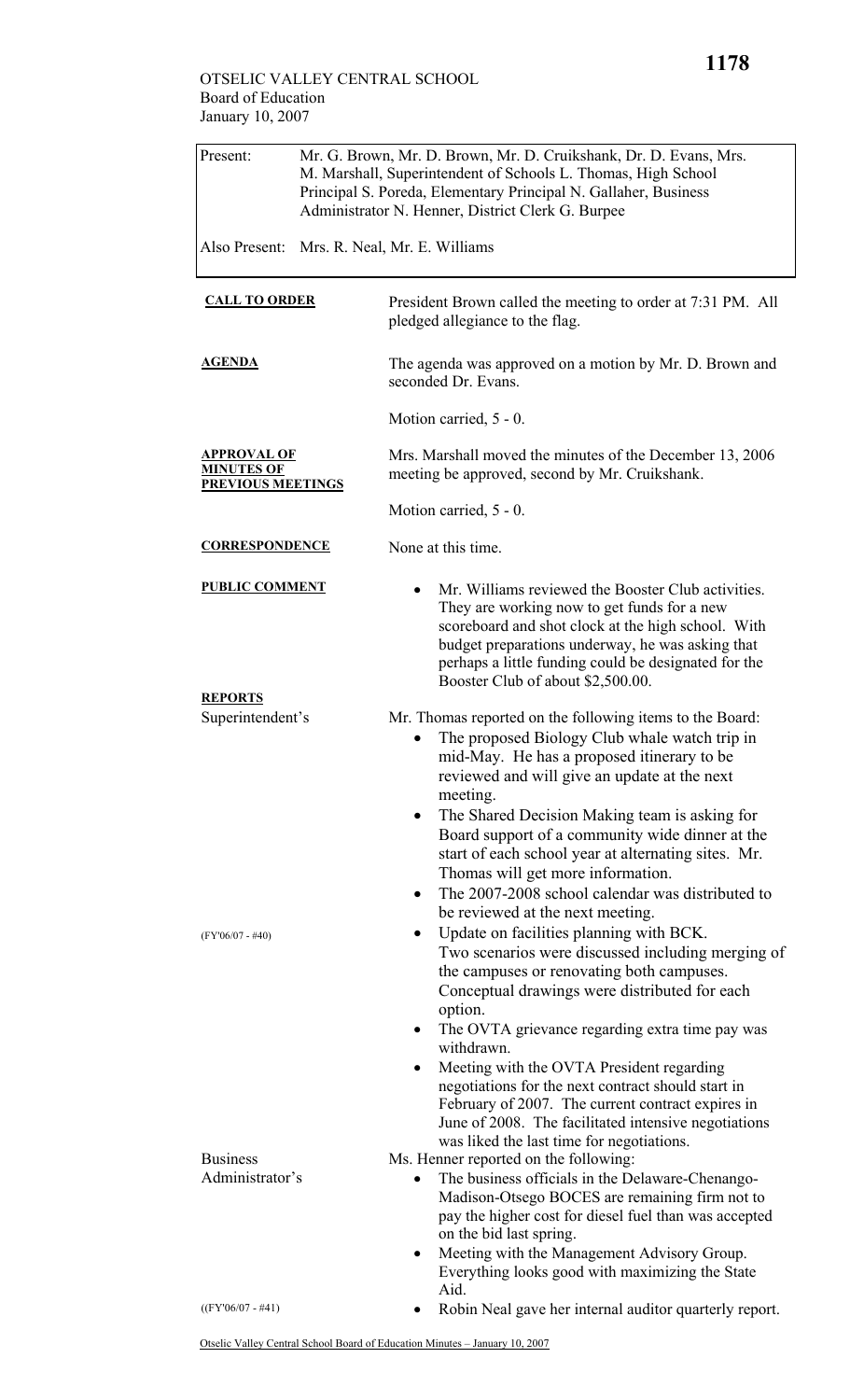

| <b>Shannon Gracey</b> | Appointment as a<br>co-advisor to the<br>National Honor<br>Society for the<br>2006-2007 school<br>year        | At a stipend of<br>\$90.00. |
|-----------------------|---------------------------------------------------------------------------------------------------------------|-----------------------------|
| Gail Burpee           | Appointment as a<br>co-advisor to the<br>National Honor<br>Society for the<br>2006-2007 school<br>year        | At a stipend of<br>\$90.00. |
| <b>Shannon Gracey</b> | Appointment as a<br>co-advisor to the<br>National Junior<br>Honor Society for<br>the 2006-2007<br>school year | At a stipend of<br>\$90.00. |
| Gail Burpee           | Appointment as a<br>co-advisor to the<br>National Junior<br>Honor Society for<br>the 2006-2007<br>school year | At a stipend of<br>\$90.00. |
| Winifred<br>Sortman   | Appointment as<br>the musical<br>director for the<br>2007 elementary<br>spring musical<br>production          | At a stipend of<br>\$500.00 |
| Lori Youngs           | Appointment as<br>the cast co-<br>director for the<br>2007 elementary<br>spring musical                       | At a stipend of<br>\$250.00 |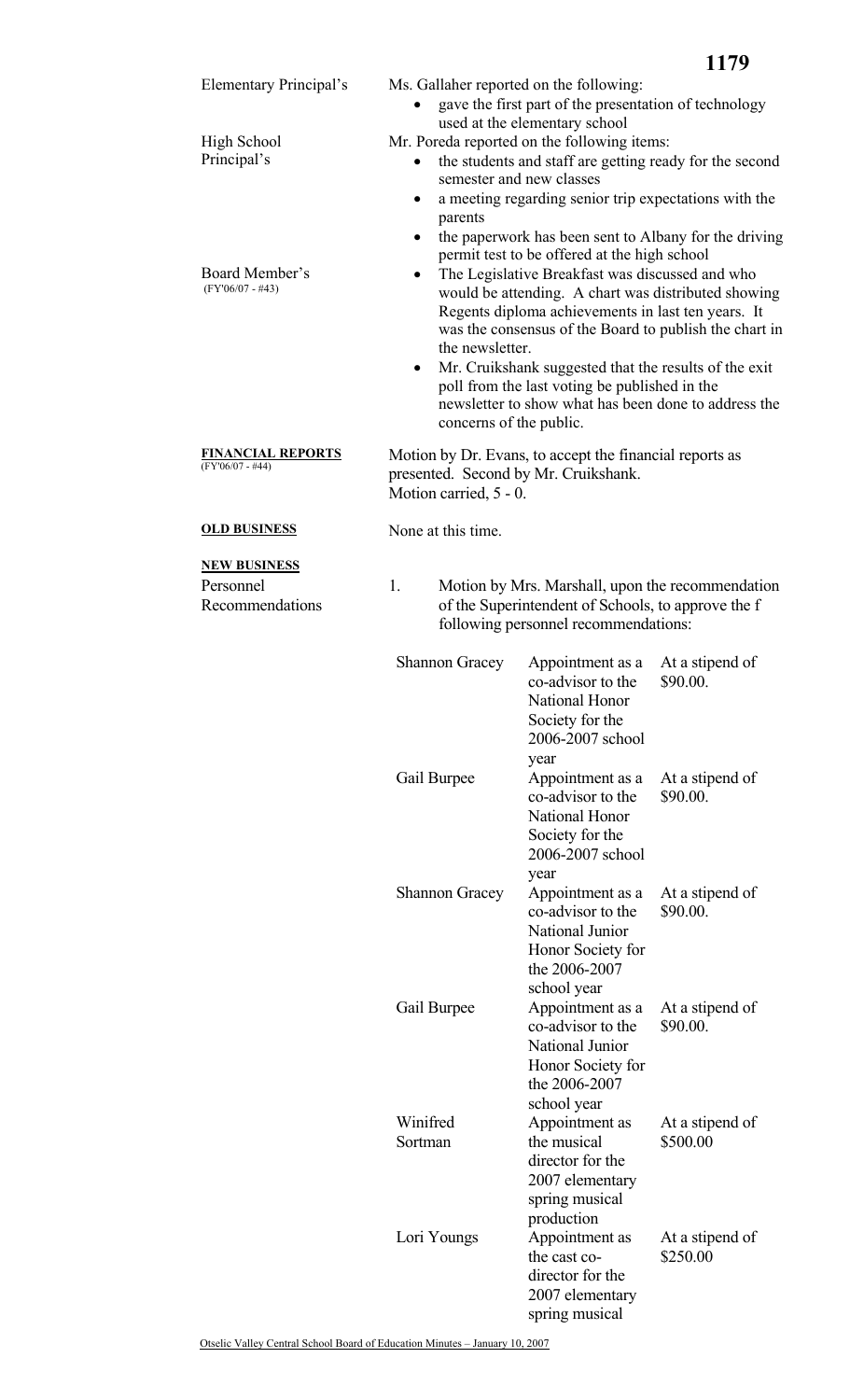## **1180**

| Julie Hammer               | production<br>Appointment as<br>the cast co-<br>director for the<br>2007 elementary<br>spring musical                                                                           | At a stipend of<br>\$250.00   |
|----------------------------|---------------------------------------------------------------------------------------------------------------------------------------------------------------------------------|-------------------------------|
| <b>Beverly Smith</b>       | production<br>Appointment as a<br>long term<br>substitute teacher,<br>effective January<br>30, 2007 through<br>the end of the                                                   | At \$161.29 per<br>diem       |
| Ray Bingham                | school year<br>Conditional<br>appointment<br>pending<br>clearance from<br>the State<br>Education                                                                                |                               |
| <b>Susan Duell</b>         | Department as a<br>substitute teacher<br>Appointment as a<br>substitute food<br>service helper<br>and a substitute<br>teacher aide                                              |                               |
| Mary Helen<br><b>Blake</b> | Appointment as<br>the stage set<br>director of the<br>elementary spring<br>musical                                                                                              | At a stipend of<br>\$500.00   |
| John and Shirley<br>Girton | Conditional<br>appointment<br>pending<br>clearance from<br>the State<br>Education<br>Department as a<br>combined 3/4 set<br>director of the<br>spring musical                   | At a stipend of<br>\$1,043.25 |
| <b>Bethany Sortman</b>     | Conditional<br>appointment<br>pending<br>clearance from<br>the State<br>Education<br>Department as a<br>combined 1/4 set<br>director/choreogr<br>apher of the<br>spring musical | At a stipend of<br>\$347.75   |

Second by Mr. D. Brown.

Motion carried, 5 - 0.

2. Appointment – Roy Marshall – shot clock and scoreboard operator

> Motion by Dr. Evans, upon the recommendation of t he Superintendent of Schools, to appoint Roy Marshall to be eligible to be a shot clock operator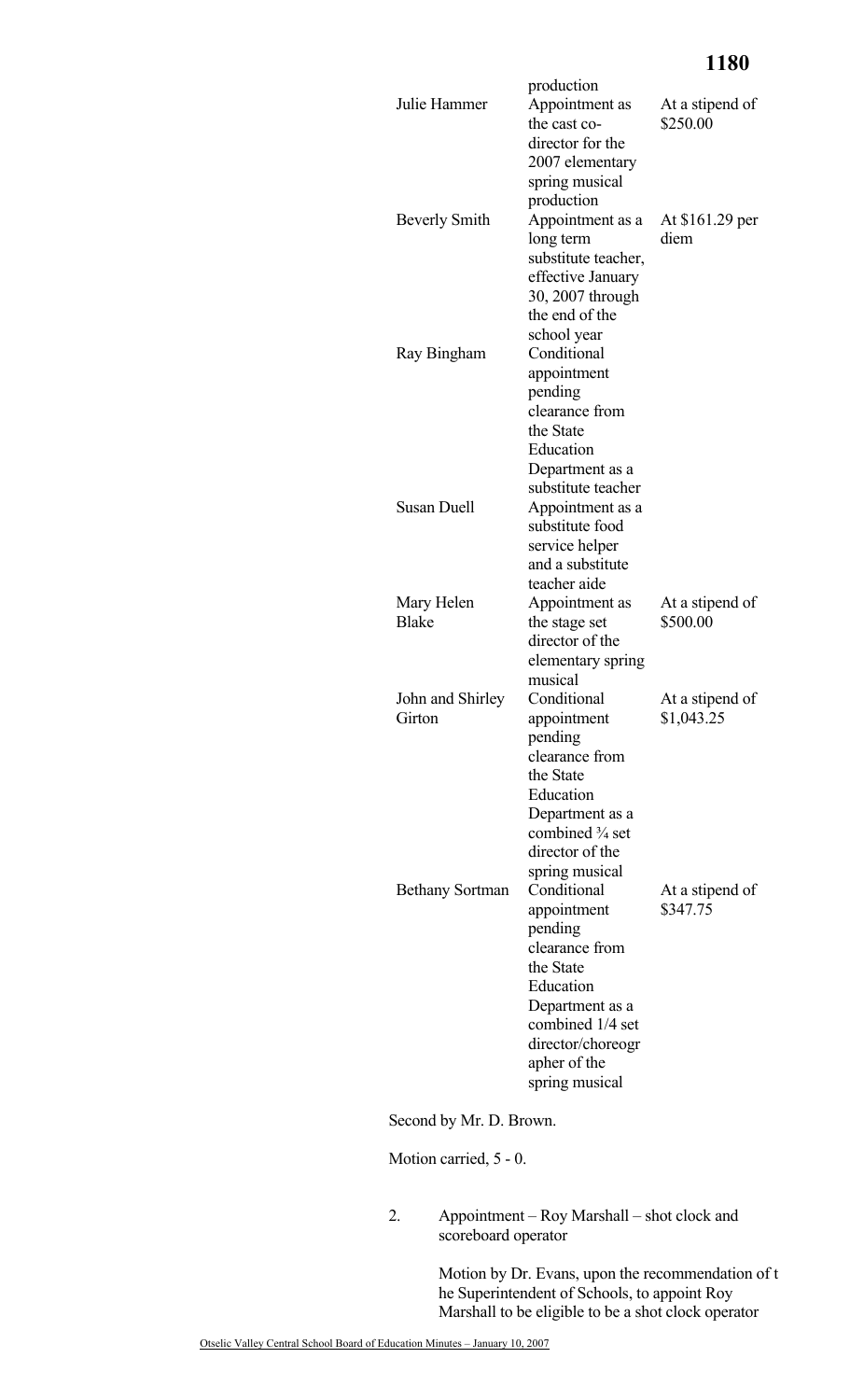|                                                                                   | 1101<br>and scoreboard operator for the home basketball<br>games at a stipend of \$23.00 per game. Second by<br>Mr. Cruikshank.                                                                                                                                                                                                                                                                                                  |
|-----------------------------------------------------------------------------------|----------------------------------------------------------------------------------------------------------------------------------------------------------------------------------------------------------------------------------------------------------------------------------------------------------------------------------------------------------------------------------------------------------------------------------|
|                                                                                   | Motion carried, 4 - 0. (Mrs. Marshall abstain)                                                                                                                                                                                                                                                                                                                                                                                   |
|                                                                                   | 3.<br>Tenure Appointment – Daniel Robbins –<br>Biology 7-12                                                                                                                                                                                                                                                                                                                                                                      |
|                                                                                   | Motion by Dr. Evans, upon the recommendation<br>of the Superintendent of Schools, that Daniel<br>Robbins, 4625 Red Fox Drive, Manlius NY 13104,<br>having successfully completed his probationary<br>period $(2/6/2004 - 2/5/2007)$ and having provisional<br>certification as a Biology 7-12 teacher, certification<br>$\#096644673$ , be granted a tenure appointment in the<br>Biology 7-12 area, effective February 7, 2007. |
|                                                                                   | Second by Mrs. Marshall.                                                                                                                                                                                                                                                                                                                                                                                                         |
|                                                                                   | Motion carried, 5 - 0.                                                                                                                                                                                                                                                                                                                                                                                                           |
| Committee on Special<br>Education<br>Recommendations                              | Motion by Mrs. Marshall, to accept the recommendations of<br>the Committee on Special Education for the meetings of<br>December 15, 2006. Second by Mr. D. Brown.                                                                                                                                                                                                                                                                |
|                                                                                   | Motion carried, 5 - 0.                                                                                                                                                                                                                                                                                                                                                                                                           |
| <b>BOCES Unit Cost</b><br>Methodology                                             | Motion by Mr. D. Brown, upon the recommendation of the<br>Superintendent of Schools, to approve the BOCES Unit Cost<br>Methodology for the Delaware-Chenango-Madison-Otsego<br>BOCES shared services for the 2007-2008 school year.<br>Second by Dr. Evans.                                                                                                                                                                      |
|                                                                                   | Motion carried, 5 - 0.                                                                                                                                                                                                                                                                                                                                                                                                           |
| Corrective Plan for<br>District Financial<br>Report<br>$(FY'06/07 - #45)$         | Motion by Dr. Evans, to approve the Corrective Plan for<br>the District Financial Report for the 2005-2006 school<br>year. Second by Mr. Cruikshank.                                                                                                                                                                                                                                                                             |
| Corrective Plan for<br>Extraclassroom<br><b>Activity Funds</b><br>FY'06/07 - #45) | Motion by Dr. Evans, to approve the Corrective Plan for<br>Extraclassroom Activity Funds for the 2005-2006 school<br>year. Second by Mrs. Marshall.                                                                                                                                                                                                                                                                              |
|                                                                                   | Motion carried, 5 - 0.                                                                                                                                                                                                                                                                                                                                                                                                           |
| <b>PUBLIC COMMENT</b>                                                             | Mrs. Marshall received a parent concern about<br>student treasurers getting out of class to do<br>accounting book work.<br>Mr. Williams inquired about the school based<br>$\bullet$<br>health clinic that had been discussed previously.                                                                                                                                                                                        |
| <b>Executive Session</b>                                                          | Motion by Mr. G. Brown to enter executive session for the<br>purpose of personnel issues at 9:16 PM, second by Mr.<br>Cruikshank.                                                                                                                                                                                                                                                                                                |
|                                                                                   | Motion carried, 5 - 0.                                                                                                                                                                                                                                                                                                                                                                                                           |
| Open Session                                                                      | Motion by Dr. Evans to resume open session at 10:31 PM.<br>Second by Mrs. Marshall.                                                                                                                                                                                                                                                                                                                                              |
|                                                                                   | Motion carried, 5 - 0.                                                                                                                                                                                                                                                                                                                                                                                                           |
| <b>ADJOURNMENT</b>                                                                | Motion by Mrs. Marshall, second by Mr. Cruikshank, to                                                                                                                                                                                                                                                                                                                                                                            |